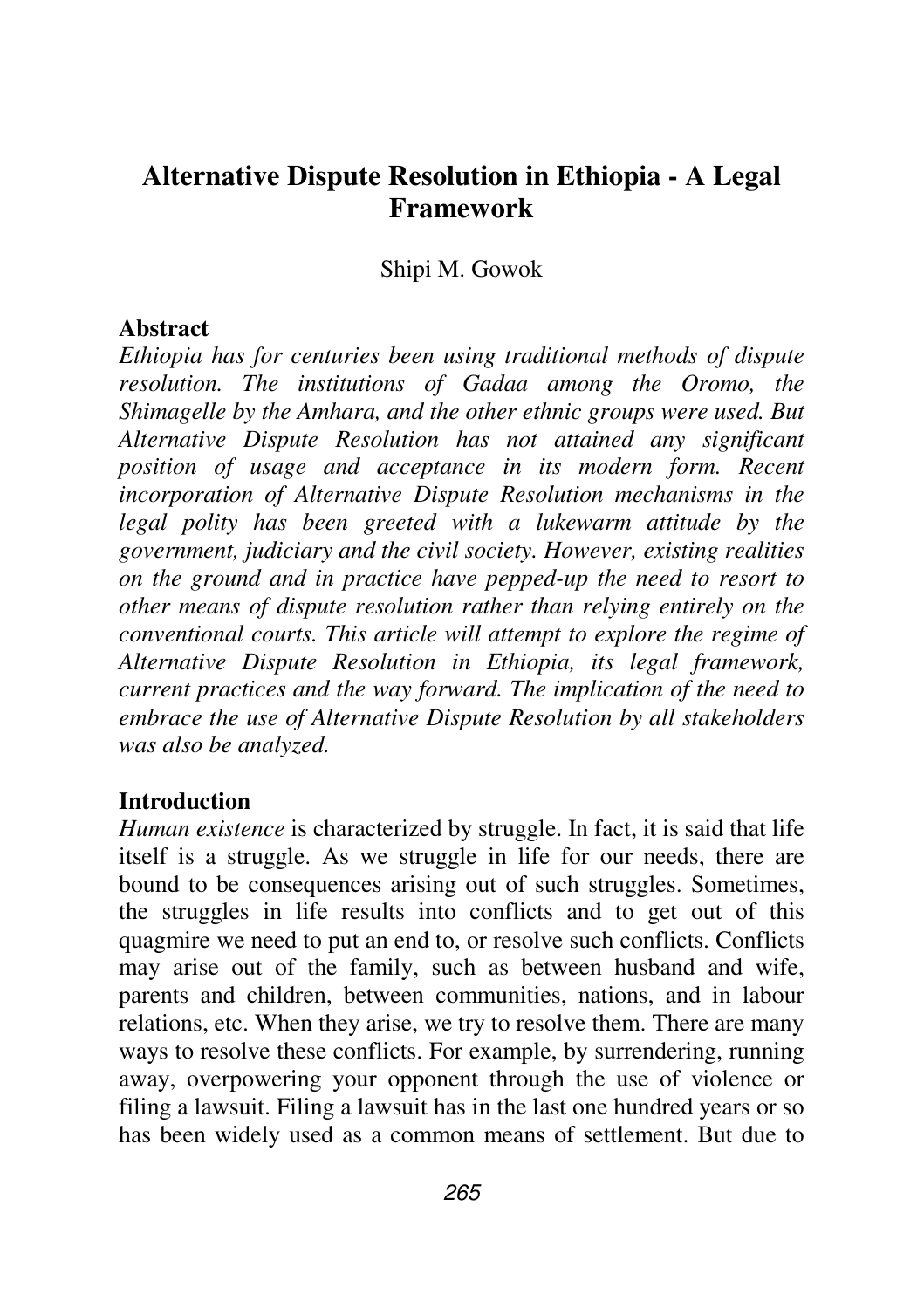certain reasons, lawsuits have become expensive, slow to achieve results and open to abuse. So a shift from the conventional law court processes has become a thing "en vogue" these days.

This shift has resulted in the birth of a movement; the Alternative Dispute Resolution (ADR) campaign. It is sometimes referred to simply as "conflict resolution". This movement grew out of the belief that peaceful resolutions of matters are better options than using violence or going to court. Today, the terms Alternative Dispute Resolution and conflict resolution are used somewhat interchangeably and refer to a wide range of processes that involve non-violent dispute resolution outside of the traditional court system. The field of conflict resolution has broadened recently to include efforts in schools, work places and communities to reduce violence and help young people develop communication and problem solving skills. Alternative Dispute Resolution, believed by some to be outside the traditional mainstream of state jurisprudence, have gained acceptance among both the general public and the legal profession. With the ceaselessly growing caseload, and with the attendant effect of placing great strain on conventional courts, many judges have come to see dispute resolution as an acceptable means of decreasing caseloads, while settling disputes in a fair and equitable way. This line of reasoning is rejected by others who insist that it is not all alternative methods that are always fair and equitable. The unchallenged benefit, however, is that such methods are much less expensive than a traditional lawsuit. Alternative Dispute Resolution is generally classified into at least three major sub-types, namely, negotiation, mediation, and arbitration. A fourth category, conciliation is also usually included here. Under the Ethiopian legal system, it might not be wrong to include the Ombudsman as an Alternative Dispute Resolution institution.

The essence of this paper is not an exhaustive description of Alternative Dispute Resolution in Ethiopia, but an illustrative analysis to show its legal status, trend and potency in the ever expanding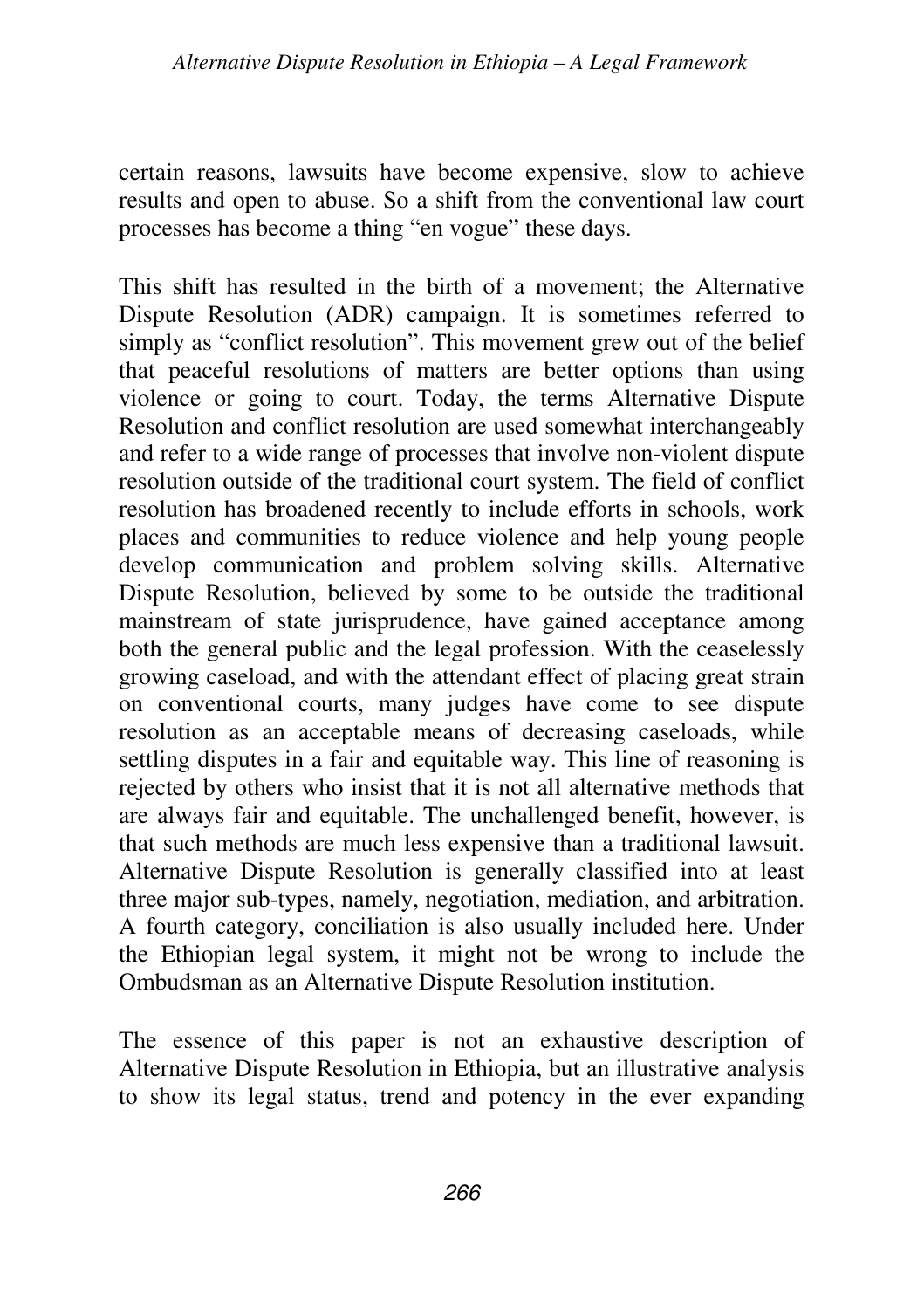world. To begin with, the paper will briefly examine the basic forms of Alternative Dispute Resolution.

**Negotiation-** When conflicts occur, the parties involved will try to settle amicably. This effort by parties to settle the conflict themselves usually takes the form of negotiation. Here participation is voluntary and there is a third party who either facilitates the resolution process or imposes a resolution. If negotiation is deadlocked it means the parties will revert back to the status quo. That is the position of the conflict. Also, in negotiation the parties are free to opt out of it, but the essence of Alternative Dispute Resolution is to ensure that parties resolve their disputes without recourse to violence.

**Mediation-** In mediation, participation is voluntary because even though a court may order the process itself, the parties in dispute are not required to reach a solution. In mediation there is a third-party, a mediator, who facilitates the resolution process but does not impose a resolution on the parties. Mediators are individuals trained in negotiations and bring opposing parties together to attempt to work out a settlement or agreement that both parties accept or reject. Mediation is used in a wide range of cases such as juvenile felonies, disputes between communities, states, labour disputes between employers and employees etc.

One characteristic of mediation is that it is voluntary and is a process in which a neutral third party brings the opposing parties to a peaceful resolution of issues. Mediation steps include efforts such as gathering information, framing the issues, developing options, negotiating and aiding agreements. Parties in mediation create their own solutions and the mediator does not have decision making power over the outcome of the negotiation.

**Arbitration-** Arbitration is a process in which a third party who does not have an interest in the case, after reviewing evidence and arguments from both sides, issues a decision to settle the case. This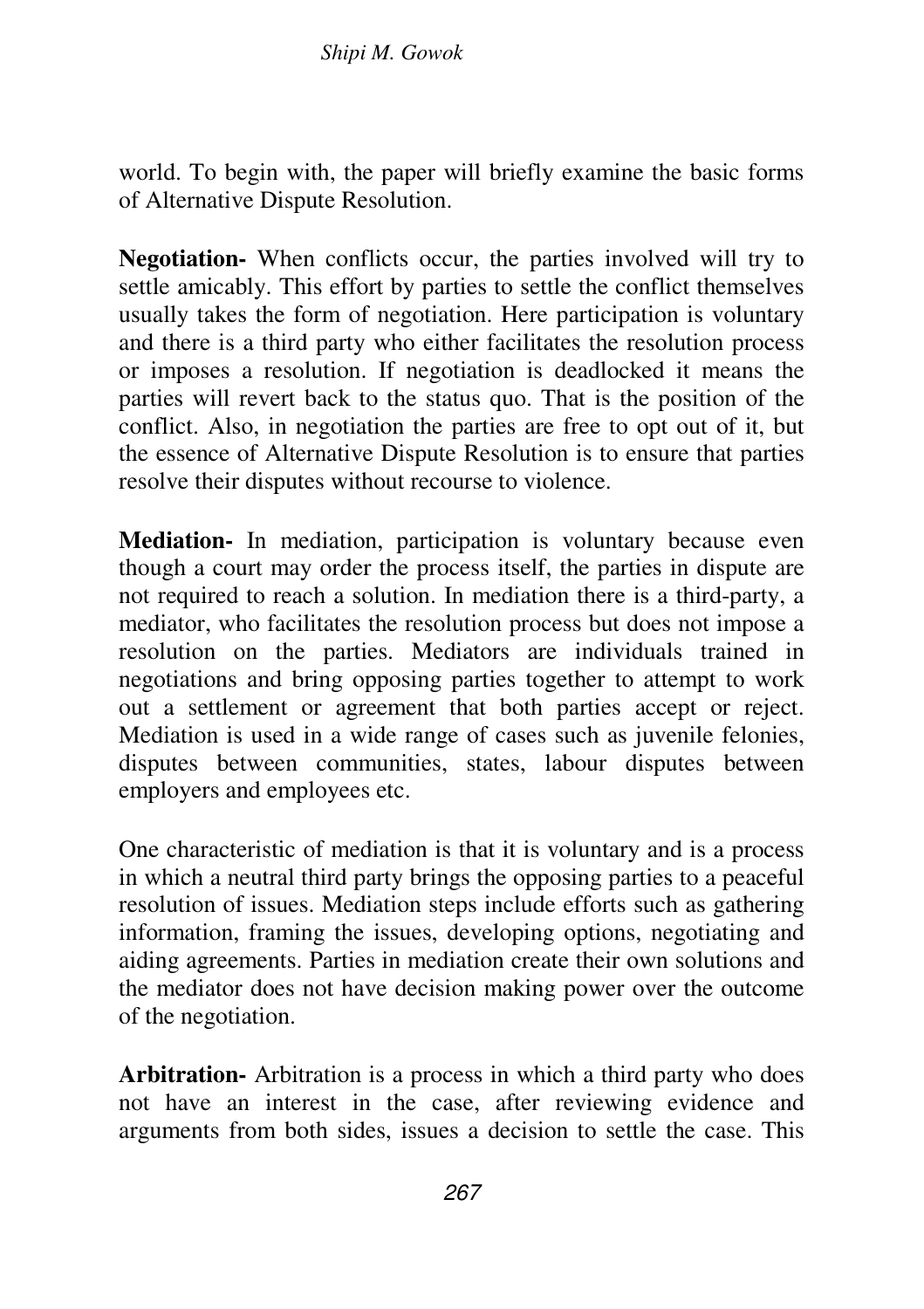decision is termed arbitral award. Arbitration was actually one of the earliest forms of dispute resolution. It was practiced, and is still being practiced, by many traditional African societies,including the Oromo nations under the Gadaa system, the Amhara elders- Shimagelle. It was used by the *juri consults* of the Roman Empire, and in fact it predates the adversarial system of the common law by at least 1000 years. The continental/civil law inquisitorial system also allowed for some measures of alternative conflict resolution.

**Conciliation –** Conciliation is a term broadly used to refer to proceedings in which a person or panel of persons assist parties in their attempt to reach an amicable settlement of their disputes. An essential feature of conciliation is that it is based on a request addressed by the parties in a dispute to a third party to help them resolve a conflict. Conciliation differs from negotiation, mediation and arbitration. In arbitration the parties entrust the dispute resolution process and outcome of the dispute to the arbitral tribunal that imposes a binding decision on the parties, while conciliation involves third party assistance in an independent and impartial manner to settle the dispute. In conciliation, the parties retain full control over the process and the outcome, and the process is adjudicatory.

The above are by no means an exhaustive list of conflict resolution methods in modern days. The paper hereunder proffers other existing forms of alternative dispute resolution that could be adopted by the government, the civil society, the bar and the bench as alternatives in resolving disputes.

a) **Community Conferencing-** is a structured conversation involving all members of a group, for example offenders, victims, family members, friends, who have been affected by the dispute. These all come together, through the efforts of a facilitator, who requests the parties to freely state their cases for and against. This will involve the parties expressing how they were affected, how they feel and how to address the dispute and repair the harm occasioned. If this procedure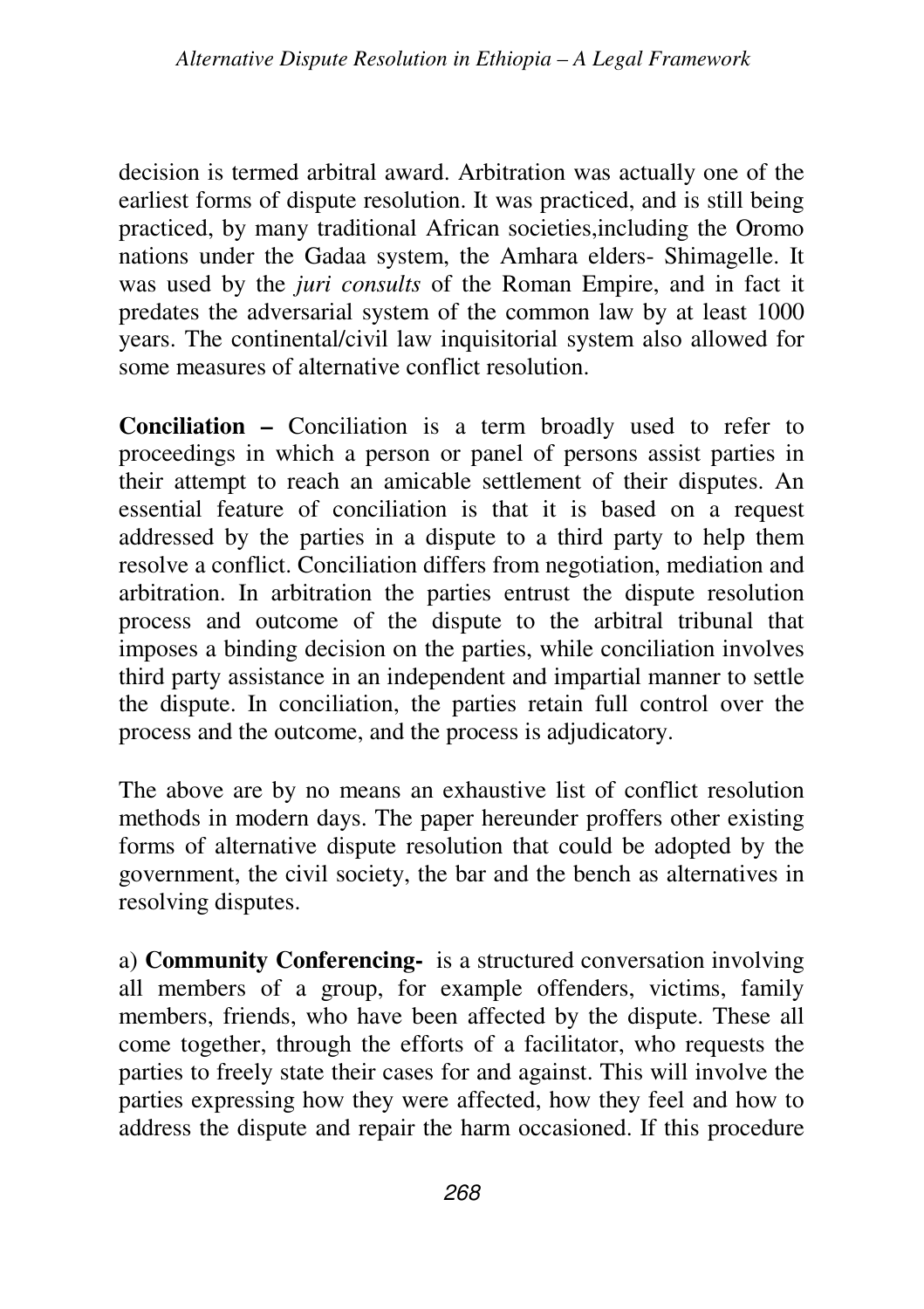is followed to the letter and compromise is achieved, then the dispute may terminate. This is a very effective tool that that this paper wishes to recommend to solving disputes among African communities. For example, after the genocide in Rwanda, the Hutu and Tutsi have used Gachacha, a form of local community courts, where victims and offenders of the genocide meet under trees and in community halls to admit their roles in the genocide and calls for forgiveness which are encouraged to be accepted. When the public confrontation is concluded, the parties then shake, hug and backslap themselves amid tears of reconciliation. This lays a foundation of the process of reintegration into the good old days. Community conferencing can be employed in all sorts of disputes resolutions.

**b) Peer Mediation-** refers to a method where young men or age groups act as mediators to help settle disputes among their peers. This akin to the Oromo Gadaa system of settling dispute these days. This method will be very important nowadays where there are recurring disputes between the youth in our schools and university campuses. The student mediators are trained and supervised by other adults. The recommendations and solutions arrived at are usually encouraged to be accepted as binding on the disputing parties.

**c) Negotiated Rule Making -** is a collaborative process in which government agencies get the feeling of stakeholders on any issue before issuing a new rule. The importance of this rule is that it enables government agencies to avoid situations of bringing out laws that the community or affected sector will resent. Therefore, by sampling the feelings of people either through referendum and public pulse sensing, conflict resolution can be achieved.

**d) Early Neutral Evaluation-** involves using a court appointed lawyer to review a case before it goes on trial. The lawyer is empowered to look into the merits and demerits of a particular suit and encourages the parties to resolve their disputes rather than waste their time and that of the court by pursuing the action. If the parties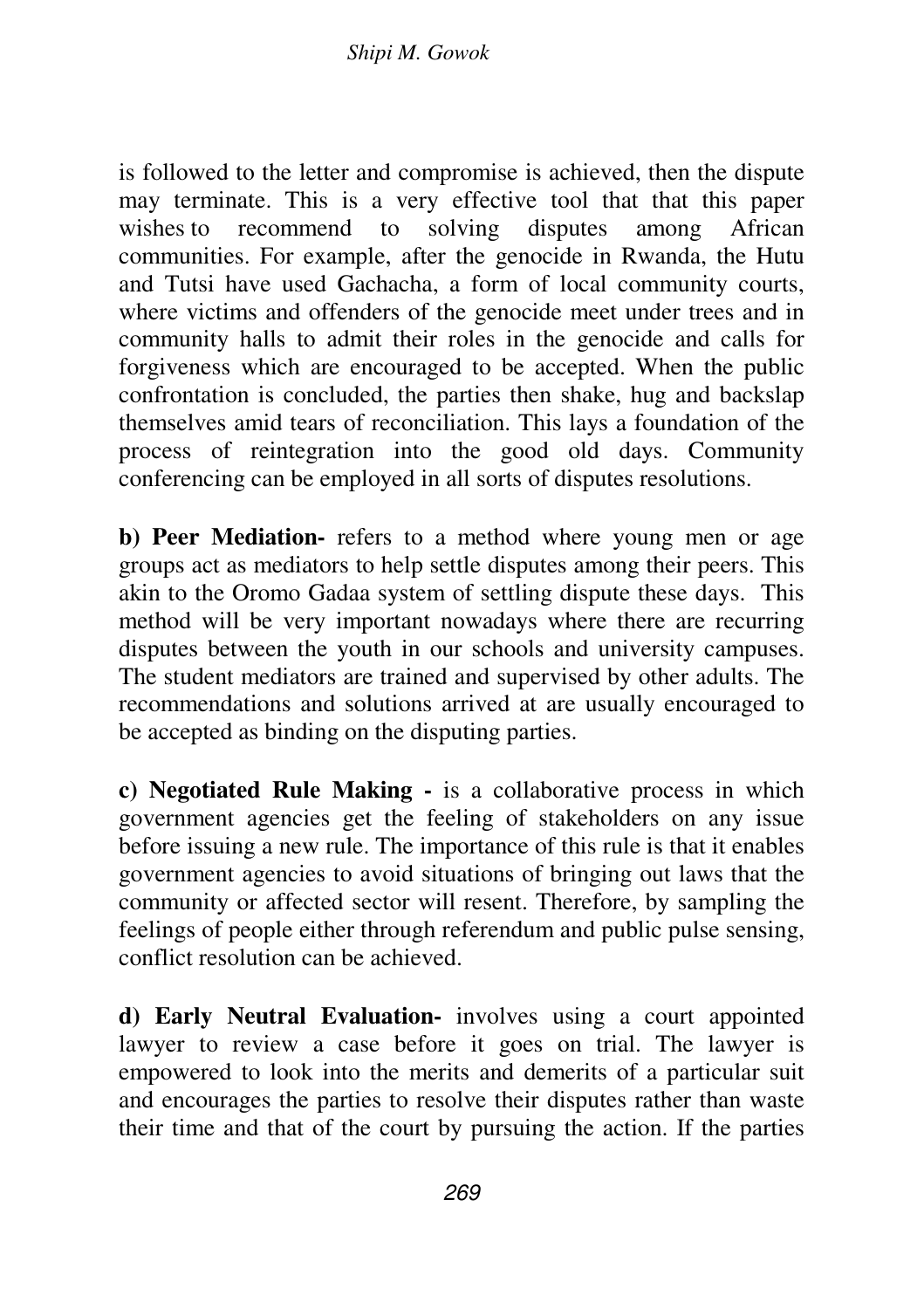see the likely outcome of the case to be a wild goose chase then they agree on a possible resolution of it. Trials before courts entail a lot of processes, for example hiring a lawyer, assembling of witnesses, paying of costs, adjournments, etc. To avoid these, embarking on alternative means of peaceful settlement will be the most preferred by a wise disputant.

## **The Position of Alternative Dispute Resolution in Ethiopia today**

In practice, and by veiled reference to the provisions of some legislation, the Alternative Dispute Resolution has been part of the Ethiopian legal system. In the olden days, and most especially under the Fetha Negast, disputes between individuals or communities were encouraged to be settled amicably. This process usually entailed the comity of elders-Shimagelle - or people appointed on ad-hoc basis to settle particular disputes that have arisen either in matrimonial cases or between communities. There are other traditional methods of settling disputes through religious leaders. All these options provide a good forum for conflict resolution.

The modern attempt at introducing ADR into the Ethiopian legal system started with the promulgation of the Civil Code of 1960 and the Civil Procedure Code of 1965.Under the provisions of the Codes, conflict resolution is centred more on contractual or legal relations. The term compromise enjoys a wider scope by the legislation and is used as the generic name and springboard to Alternative Dispute Resolution.

Article 3307 of the Civil Code defines a compromise as "a contract whereby the parties, through mutual concessions, terminate an existing dispute or prevent a dispute arising in the future."

From the foregoing provision, it is to be implied that matters of dispute resolution may relate to disputes pending between the parties or the parties may have agreed that while their relationship exists, in case of any conflict, they will try to settle it peacefully. The second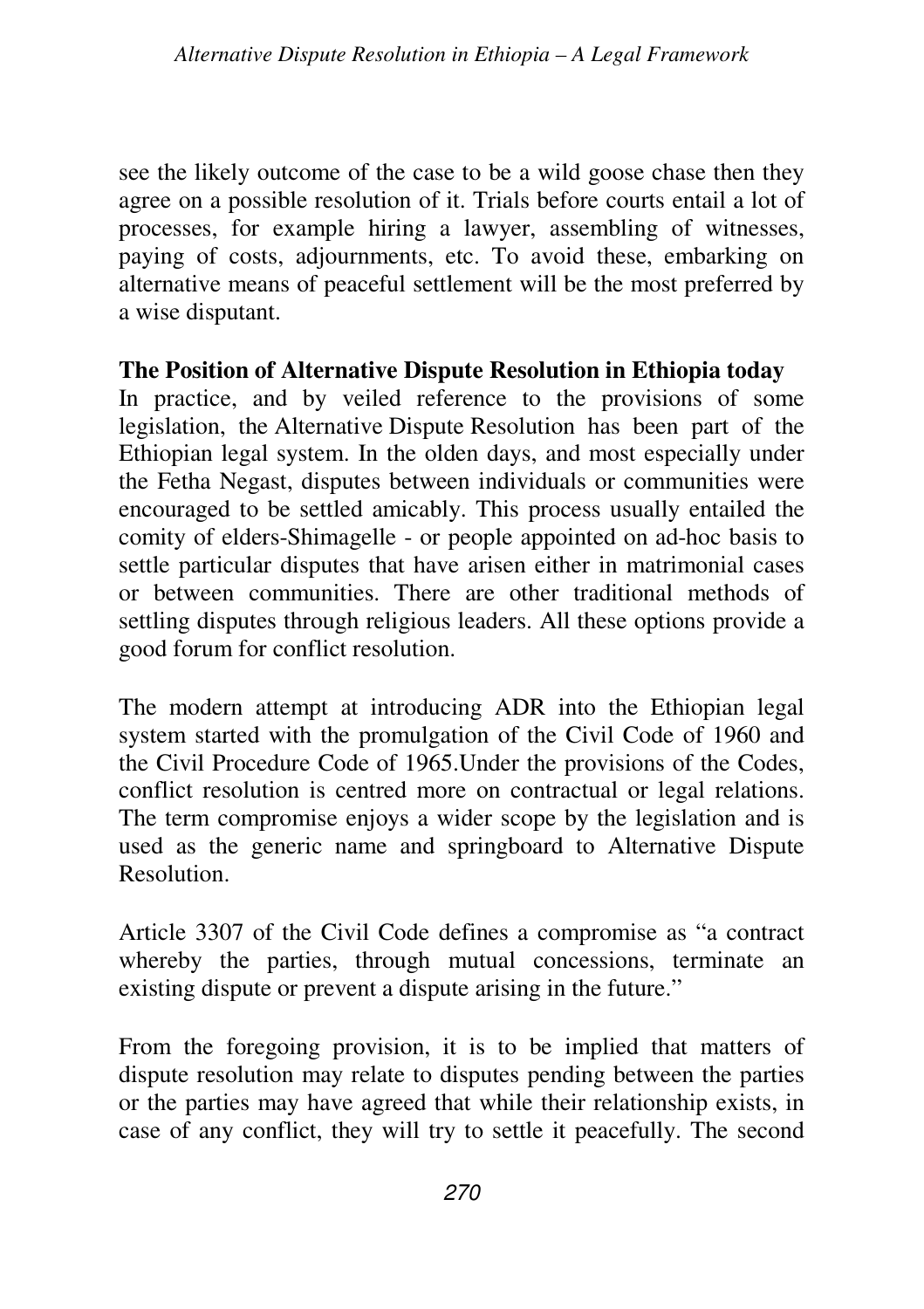part of the provision relates to anticipated disputes that may crop up as of course. Under the Ethiopian law, compromise is a means of creating, modifying or terminating a contractual obligation. The Civil Procedure Code provides that parties may by a compromise agreement relating to all or some matters in issue terminate a dispute with respect to which a suit has been instituted. Here, the intention of the legislation is that where a conflict arises between parties, they may use compromise to extinguish the points of disagreement, whether relating in its entirety to or in part to the subject matter in dispute. Under the Ethiopian law compromise may be initiated at the insistence of the parties or by the court, when such matter is still or outside the courts form consideration. When the assistance of the court is sought, the law empowers the courts to guide the parties on the terms of reference or line of action in arriving at compromise. What the law has not been able to make clear is what the effect of a compromise is? Whatever the poor draftsman ship, as observed by this author, the law, through the courts has been able to lay a foundation for the resolution of conflict between parties when such conflicts rear their ugly heads.

If a compromise is ordered by the court there shall be a format of such including sundry matters like the name and jurisdiction of the Court, the title and case number of the suit, a proper description of the parties with their names and a determinable address for the effecting of service and finally the particular scope of application of the compromise. Here, it means that the issues the disputes to be resolved shall be spelled out devoid of rigmarole. The Civil Code provides that the terms of a compromise including the right to renunciation shall be interpreted restrictively. Since the essence of compromise is to arrive at an amicable resolution of dispute, it is commendable to the terms of reference. If it were not so, man being given to the propensity of exceeding limits will import extraneous matters into dispute resolutions.

Once a party to a compromise renounces unequivocally his entire rights, actions and claims in a suit, it automatically results in the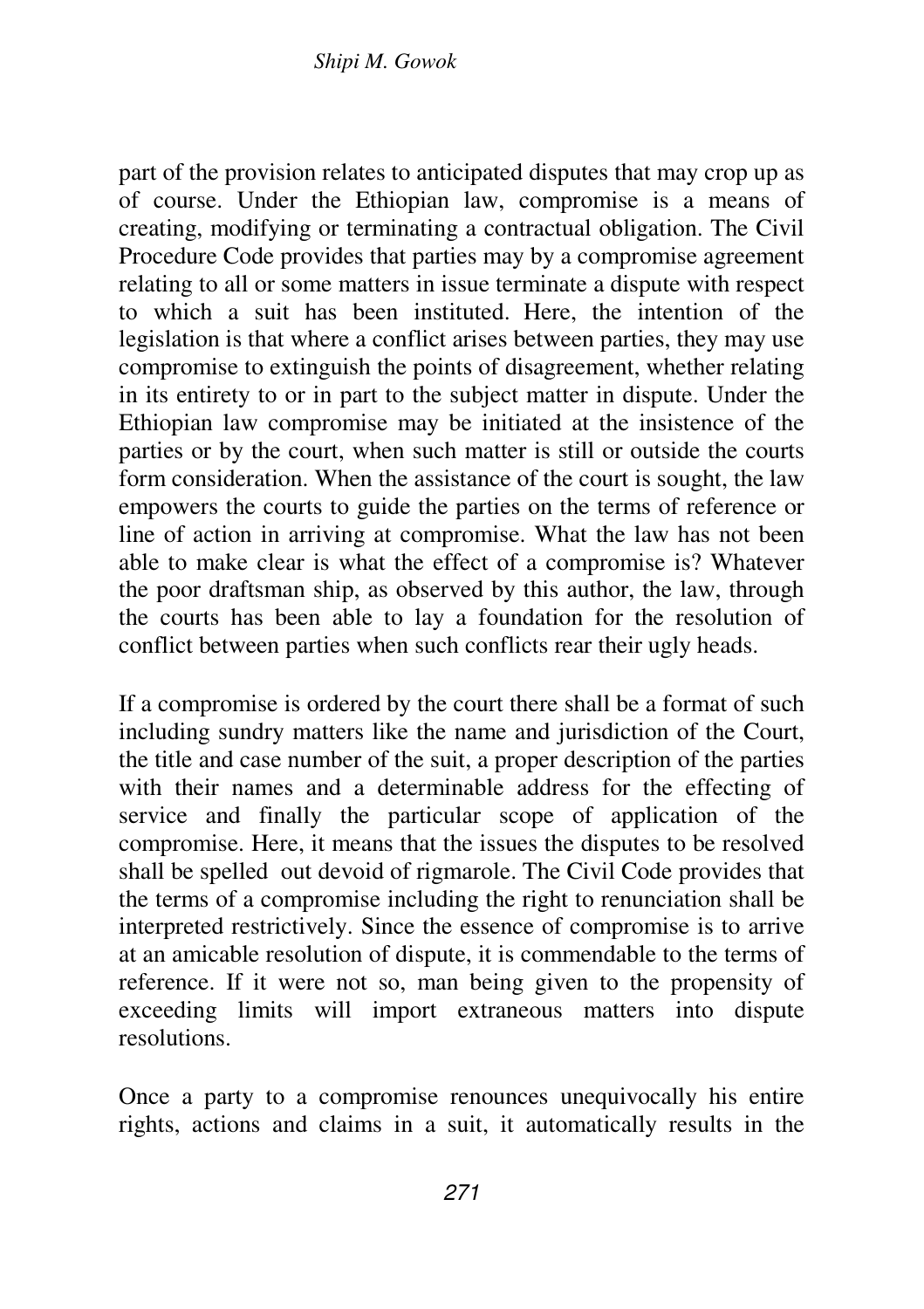wiping out of such rights and claims only in respect to the matter which the compromise has been reached. It does not preclude him from pursuing his rights and claims in matters in the suit that are not intended to be compromised. In disputes involving multiple parties having an interest in the matter at hand, the compromise made by one party shall not be binding on the other parties. This is so because from the intention of the legislator, compromise is contractual in nature, therefore, it can be done only with the freewill of parties. This intention and purpose of the draftsman is also commendable. Once a compromise is arrived at between the parties it now becomes a final and settled matter – *res judicata*. It cannot be appealed against for trivial reasons except for fraud, duress and other compelling illegalities in the process of reaching the compromise. Since the essence of compromise is alternative to the court proceedings, where the parties either in the hearing of the court or outside the court's determination have agreed to settle, then the court will take two steps in ending the conflict:

- I. After entering the compromise in the case file, the court may on the application of any of the parties, make an order or give judgment in terms of such agreement.
- II. Where however, a compromise agreement is made outside of the Court, the court shall be notified of such fact and the plaintiff may apply to the court for the discontinuance of the suit. If discontinued as a consequence of the compromise arrived at then the matter terminates as between the parties.

It can be observed that compromise has been a viable means of settling disputes outside the traditional court system in Ethiopia, but as observed earlier, it is limited in form and character to contractual relationship. There has been however a snail paced development of law in the field of Alternative Dispute Resolution, given the new dimension of Ethiopia in embracing the outside world. There is a move towards free market economy now which has accentuated the need for the welcoming of investors into the polity. For these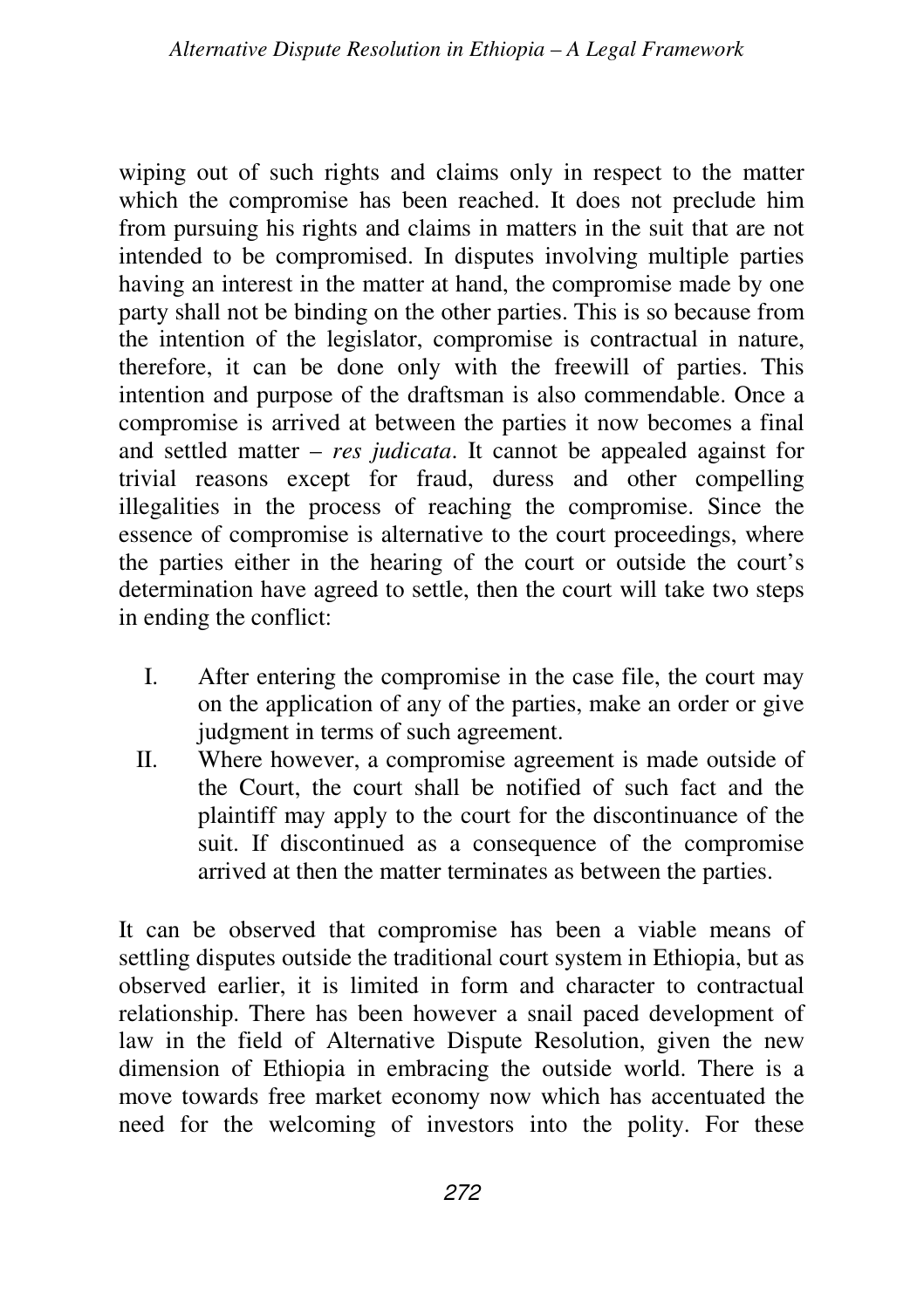investors to come comfortably and play their role in this level playing field, there is the need to expand the law to cover these emerging circumstances.

Another means of settling disputes today in Ethiopia is through the process of conciliation. Interestingly, it is only the Civil Code that deals with this issue. The Civil Procedure Code is, however, silent on this all important topic. Justice will be done to this aspect borrowing from international procedures as Ethiopia is moving towards ratifying the United Nations Commission on International Trade Law (UNCITRAL) Rules.

There is no definition of what conciliation is, but the Civil Code allows for the appointment of a conciliator by parties to settle any dispute arising between them. Under the law, the parties entrust to a third party the mission of bringing them together and if possible, negotiating a settlement between them. The conciliator may be appointed at the request of the parties, by an institution or by a third party and if appointed, he/she is at liberty to accept or refuse such appointment.

From the above there are certain clear issues to be understood before we proceed.

- a. The process of conciliation invariably includes negotiation. As we have seen, negotiation involves a discussion among two or more people with the ultimate goal of arriving at an agreement.
- b. Under the Codes, the requirement of appointing a conciliator for the parties by another body is not mandatory. A cursory look at the wording of the law supports this view. What is of relevance is that the law allows for the efforts of conciliation either by the parties themselves or through the help of a third party. If the parties agree on a conciliator between them then they shall cooperate likewise in providing him with all the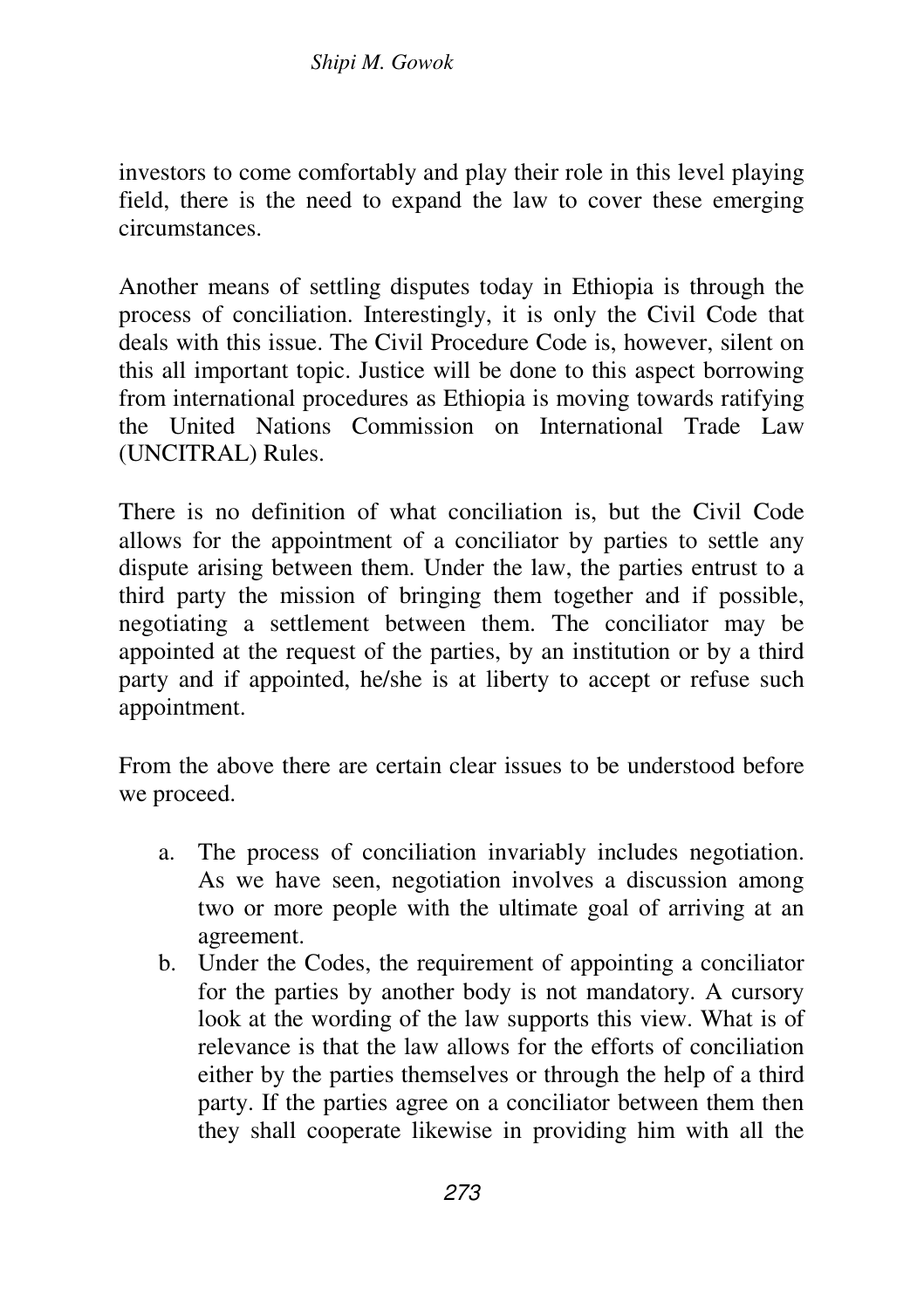information necessary in the carrying out of his duties. They shall not hide any material fact to the conciliator and should refrain as far as possible from frustrating the carrying out of the duties or create circumstances by their actions, words or conduct which will make his work impossible to accomplish.

Once an enabling environment is created, the conciliator shall embark on the task of expressing his finding by giving the parties ample opportunity of stating their facts. Using the facts available at his disposal the conciliator is expected to draw up what we call compromise terms, but in case no compromise is achieved he shall draw up a memorandum of non-conciliation.

It is expected that, whatever the case is, the conciliator is expected to communicate to the parties his findings or documents. Dispute resolution is an alternative to court processes, therefore it is expected that time is of the essence in the task of a conciliator. The parties are required to give a completion time or in its absence the law provides that conciliation shall be carried out within six months from the date of appointment. During the process of conciliation the parties are expected to perform such acts as are necessary to preserve their rights and may not bring their case before the court until the expiration of the time schedule given to the conciliator or if he has not achieved a compromise, then he is required by law as earlier said to draw up a memorandum of non- conciliation. In conciliation, the powers of the conciliator shall be interpreted restrictively because the parties are bound by his decision unless a contrary intention or agreement has been reached by the parties. The agreement to be bound must be in writing signed by both parties. The conciliator's services shall be *pro bono* (free of charge), unless the parties agree to remunerate him. He is however entitled to re-imbursements for legitimate expenses incurred in the course of the discharge of his responsibilities. In conciliation the law does not specify the required number of conciliator (s). This is left at the discretion of the parties or the appointing authority. Arbitration as a means of conflict resolution is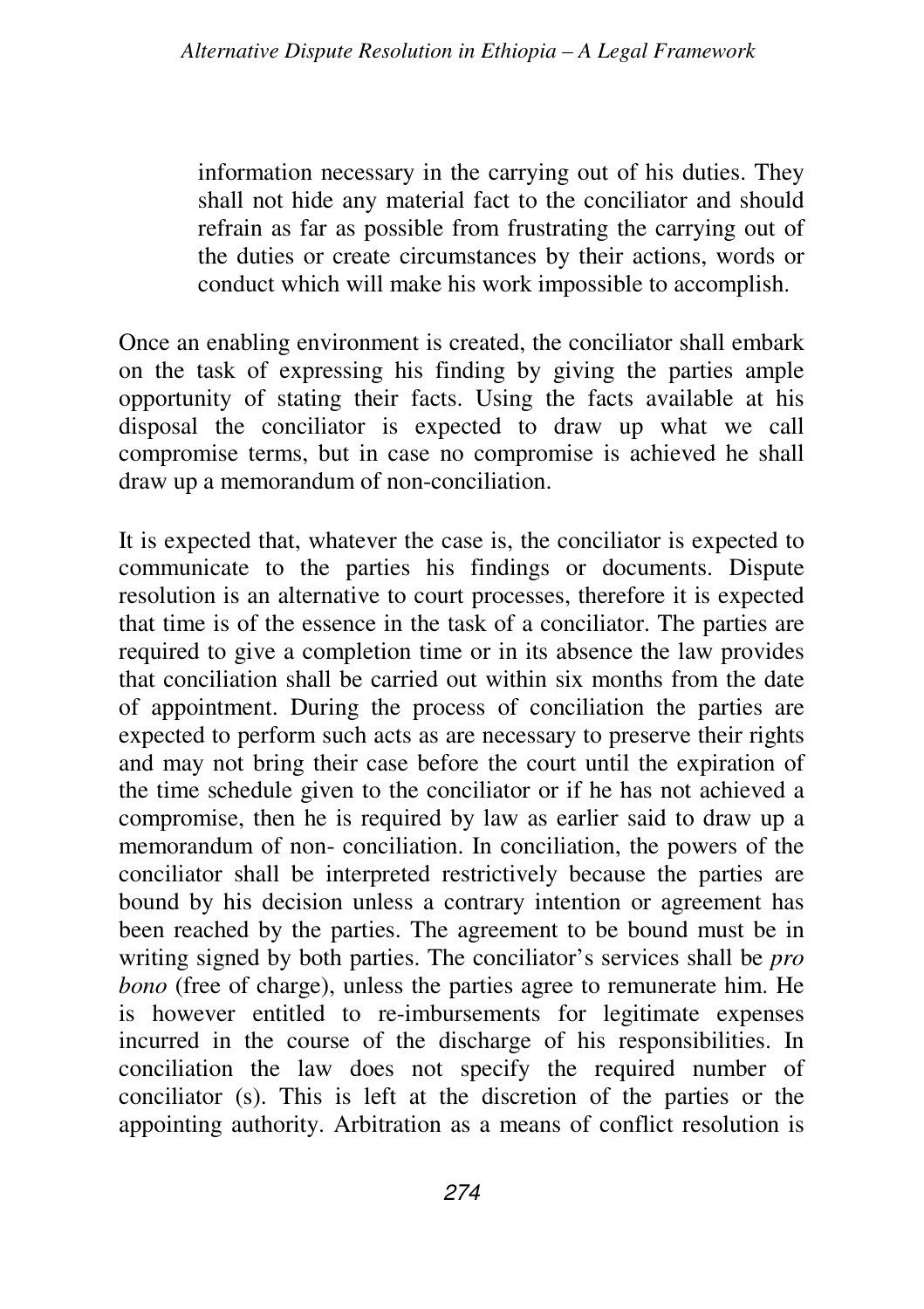given a more elaborate analysis under the Ethiopian legal system**.** It is a widely used process, but has a blend of other forms of conflict resolution mechanisms.

Arbitration is defined as "a contract whereby the parties to a dispute entrusts its solution to a third party, the arbitrator, who undertakes to settle the dispute in accordance with the principles of law." Here arbitration involves a third party, who is required to settle the dispute in accordance to legal rules. By implication, for an arbitrator to be appointed he should be knowledgeable in law. The legislator at the time of enacting this law did not take into cognizance the level of legal knowledge of the majority of the populace. Over 47 years after the enactment of Civil Code, the legal system is not very advanced, so putting the requirement of settling disputes by arbitration in accordance with the principles of law may be asking too much from a legally impecunious system. However, Ethiopia is a country given to adopting indigenous techniques for the solution of its problems; therefore we may not be wrong to say that any person who has acquired a particular knowledge whether of custom, trade or practice can do the work of an arbitrator. Traditional arbitral methods are very much in use today. For example the abbo – gerreb system used by the Wejeret and Raya-Azebo communities of southern Tigray to settle conflicts with their neighbors in the Afar region is active till date. These conflicts in fact, include homicide cases.

A critical reading of the provisions of Article 221 of the old Penal Code and certain provisions of the 2004 Criminal Code on the right of withdrawal of complaint by the plaintiff does suggest arbitration. Who knows why a plaintiff may want to withdraw. It may be the need to settle amicably.

The 1965 Civil Procedure Code has tried to ameliorate the defects of the 1960 Civil Code by giving arbitration some legal clout. The position now is that where arbitration is required by law or an arbitrator is appointed by the parties themselves or if agreed by the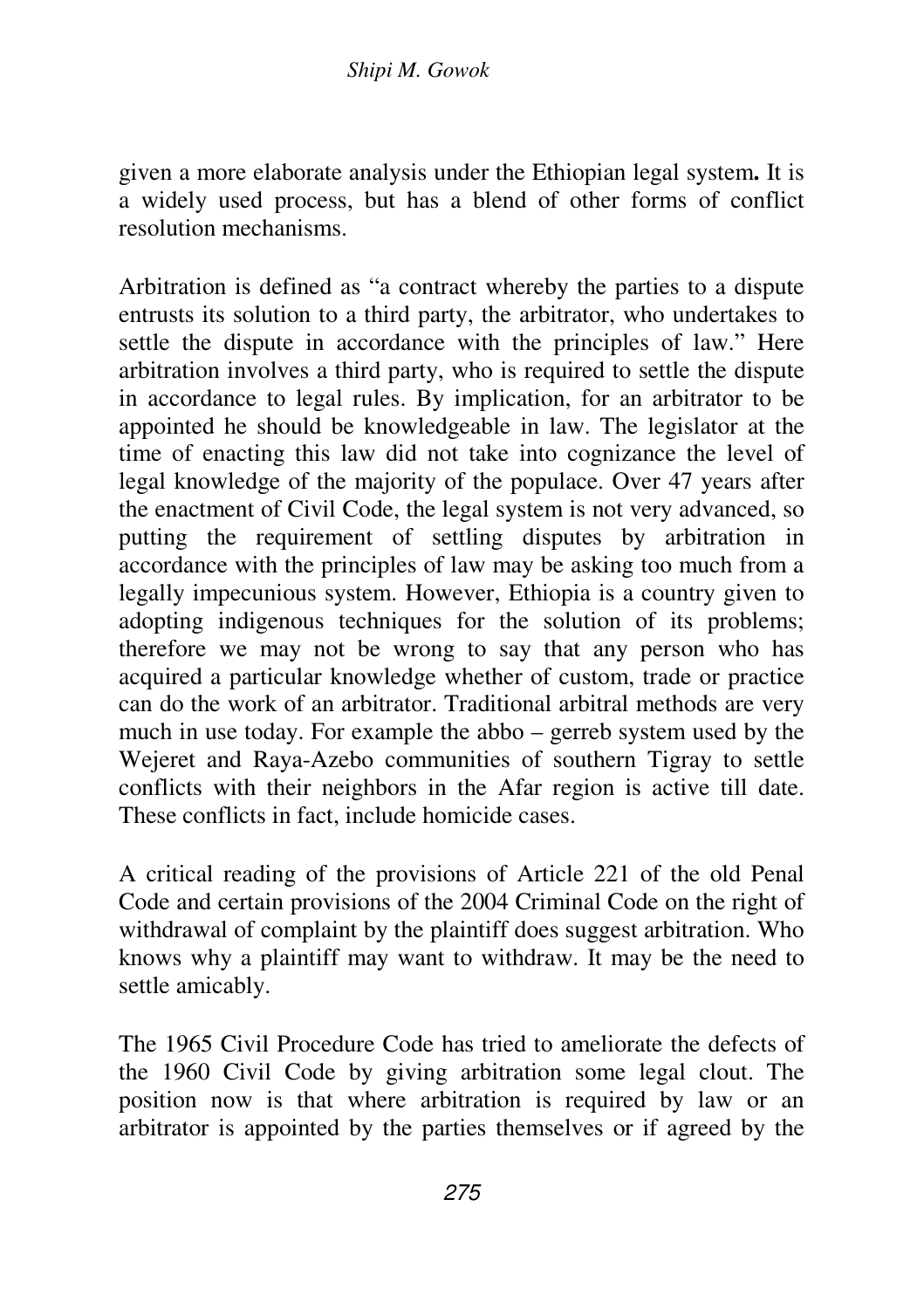court, it may be either in a clause inserted in the original contract or subsequently, in which case it may be one or several of the arbitrators appointed. If no number is specified then it is encouraged that each party appoints one. But, what happens in the case of a tie in a decision taking or who heads the arbitration panel the law does not mention. It is good however, that the arbitrators appoint one of them to head or appoints a third member. This is for the purposes of achieving results quickly, fairly and with justice.

The Court has the power to appoint arbitrators on behalf of the parties. In performing their duties, the arbitrators may be given a term of reference by either the parties or the Court, but limited to the area for arbitral consideration. Arbitrators are appointed for a wide range of cases including family arbitration. Under the law a judge shall not be eligible for appointment as an arbitrator but may act as a family arbitrator. The procedure before an arbitration tribunal, including family arbitration, shall be in conformity with that of the Civil Code. Arbitral awards shall not be subject to appeal except in certain circumstances.

#### **Is Alternative Dispute Resolution needed in Ethiopia?**

The answer to this question is a capital "YES". The significant role of Alternative Dispute Resolution mechanisms as an extra judicial settlement, both in the domestic and international realms, cannot be over-emphasised. The fact that Ethiopia does not yet have coherent and modern arbitration laws, coupled with the tortoise pace effort at adopting the UNCITRAL Model Law on Intentional Commercial Arbitration (1985) and to ratify the New York Convention on the Recognition and Enforcement of Arbitral Awards (1958) has created a doubt as to whether it is committed to arbitration. In most enactments, the word arbitration and conciliation are used interchangeably, as if they are the same. It is to be noted that going by the wording of most of the legislations, the practice of compromise leading either to means of arbitration, conciliation, negotiation or mediation is commendable. More importantly, arbitration is recommended as compulsory for the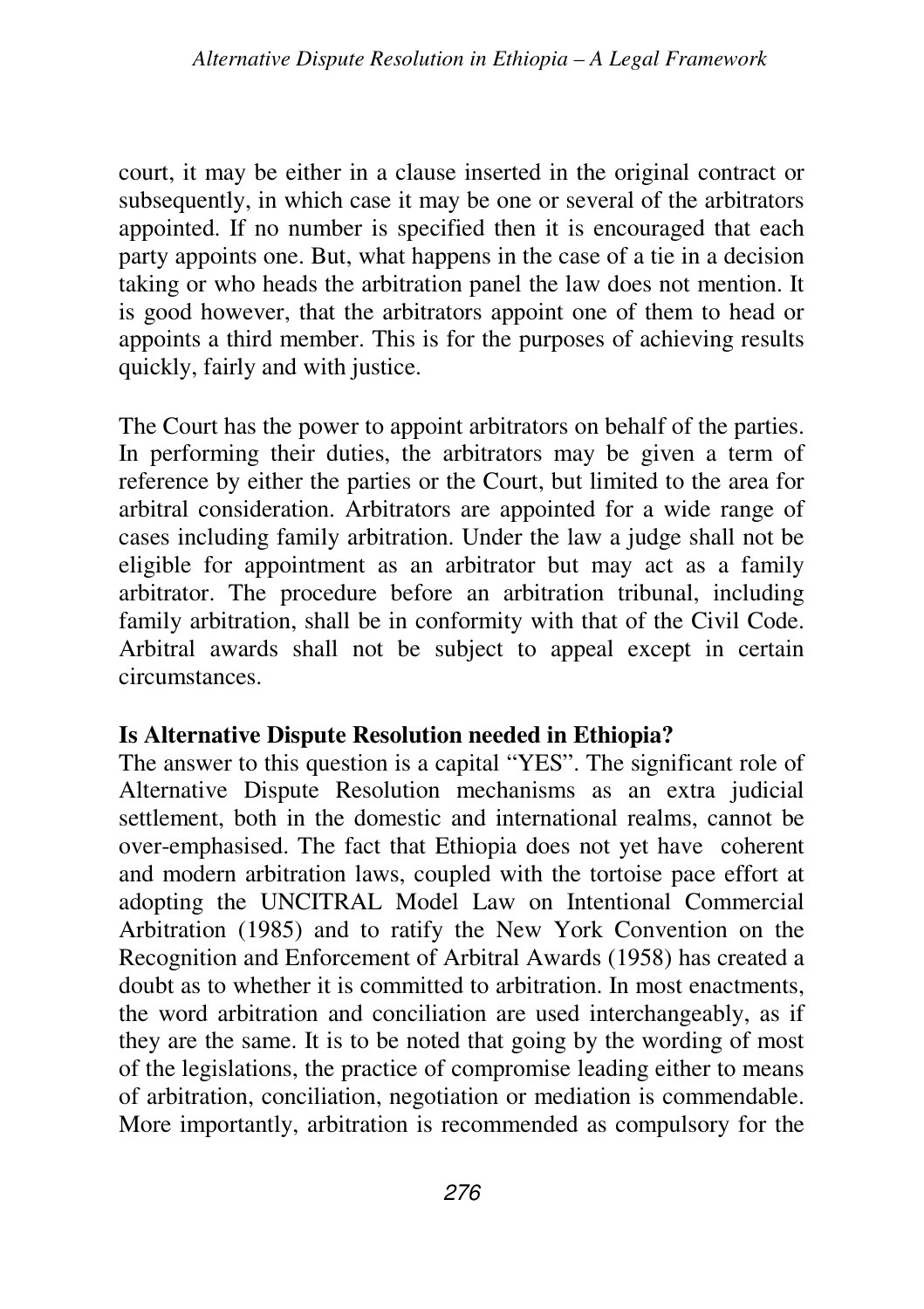settlement of certain disputes. Before we see the need for having ADR strongly entrenched in the legal system of Ethiopia, it is worthwhile looking at its advantages.

The primary advantage of conflict resolution is that it is cheaper and faster to terminate disputes. In a society where the majority of the populace is poor with widespread illiteracy culminating in lack of access to justice and the high cost and scarcity of lawyers, ADR stands out as the best method of conflict resolution.

Secondly, in embarking on mediation as a means of conflict resolution, the privacy of the parties is assured. The process of mediation by the parties and their lawyers is generally confidential, so also are any documents exchanged in the process. On the overall the outcomes of mediation are not for public knowledge.

Thirdly, in mediation the parties have control over the outcome of the compromise. They do not need a judge, or jury to determine the fate of their dispute. They need not worry whether their witnesses will tell the truth or their evidences will be admissible or inadmissible. In short, the parties in mediation are each other's bridge builders leading to permanent friendship. Take your friend to court and see what will happen.

Fourthly, in ADR there is not always a victor and a vanquished. All the parties need do is to resolve matters peacefully; no one is to be placed in an advantaged position over the other. The situation is "winwin" neither "loses". This however does not mean that the parties will walk away happy at the outcome the dispute, but at least the bone of contention is softened. In conflict resolution we hear maxims like 'even a poor settlement is better than the best fight' ' each side needs to be at least a little bit unhappy with the result as each side gave up something of value to the other " and 'closure and certainty are everything.'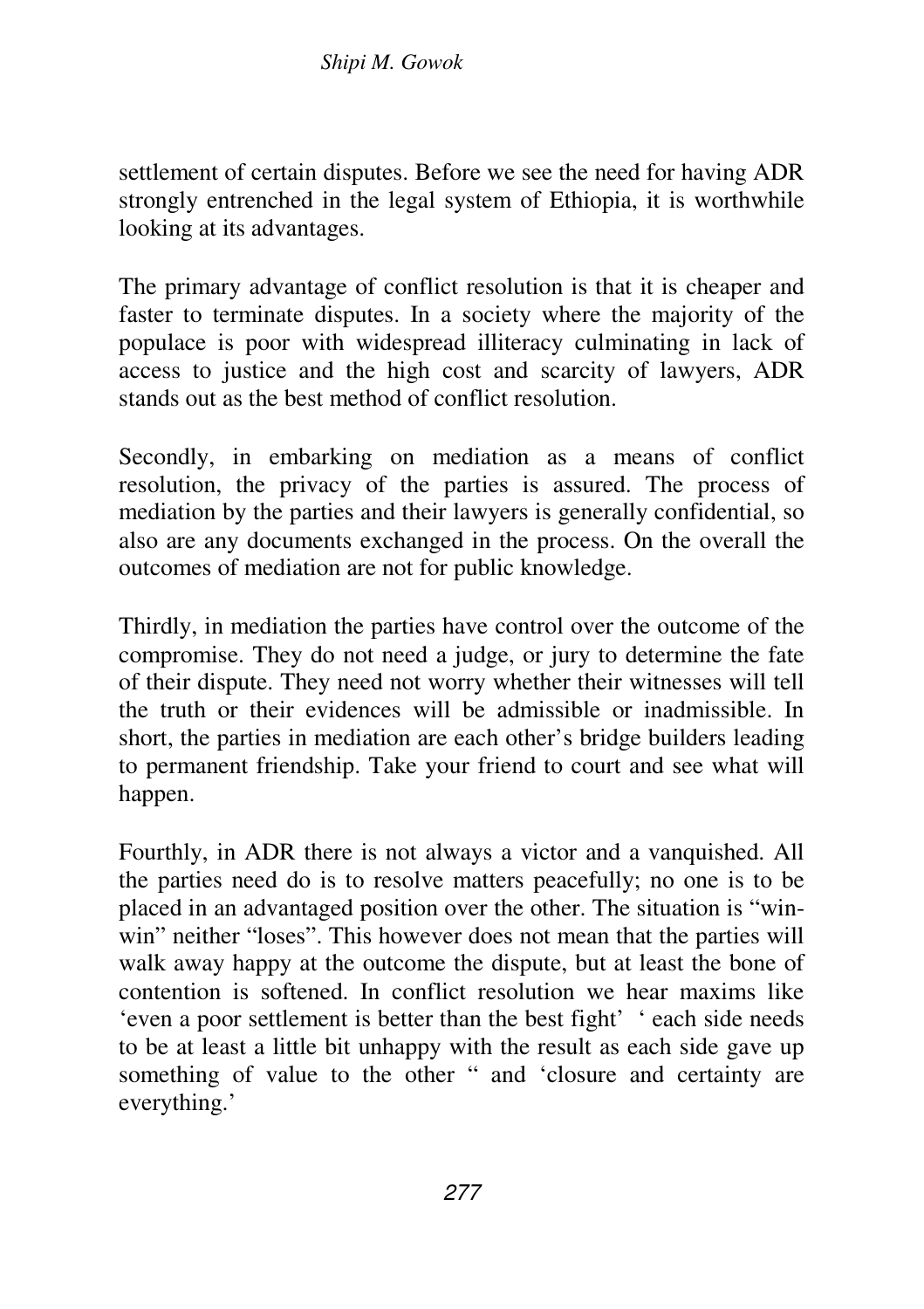With these merits of conflict resolution mechanism, let us now turn to seeing how it can be an alternative to civil litigation in Ethiopia. It is to be noted that civil adjudication in Ethiopia like any other sovereign nation is fraught with criticisms. Law is regarded as a normative value and its interpretation and enforcement is in the hands of judges and lawyers. In some societies where there is high incidence of corruption and also high cost of hiring lawyers, phobia of the unknown makes it extremely hard for any poor person to embark upon law suits. It is a common saying that the bench and bar is a society of men brought up in the art of changing black into white and white into black according as they are paid. Therefore the fear of how the law turns against a litigant is an obstacle to seeking justice.

Secondly, economic factors play a great role in the denial of access to justice in Ethiopia. The ordinary citizen barely has three square meal on his table, you do not expect him to file a suit, hire a Lawyer, go to courts all seasons etc? God forbid. He has no such time to waste, but if an alternative means of resolution of a case is offered to him be sure he will jump at it.

Thirdly, the procedural requirements of law are a scare to litigants. What with the cost, procedural formality, which may not even bring about vindication of rights? This then necessitated the search for Alternative Dispute Resolution (ADR) processes which are cheaper, quicker and less formal.

Two major arguments are advanced in support of ADR in Ethiopia. First, ADR is quantitative, caseload reducing with ultimate good management. The processes of ADR are wide but give in quickly to conclude.

Secondly, ADR process is qualitative in that both steps we aimed at achieving results and the results are good breed of action. This is premised on the fact that it is all inclusive as more parties are involved and they control the means of resolution without any man (Judge)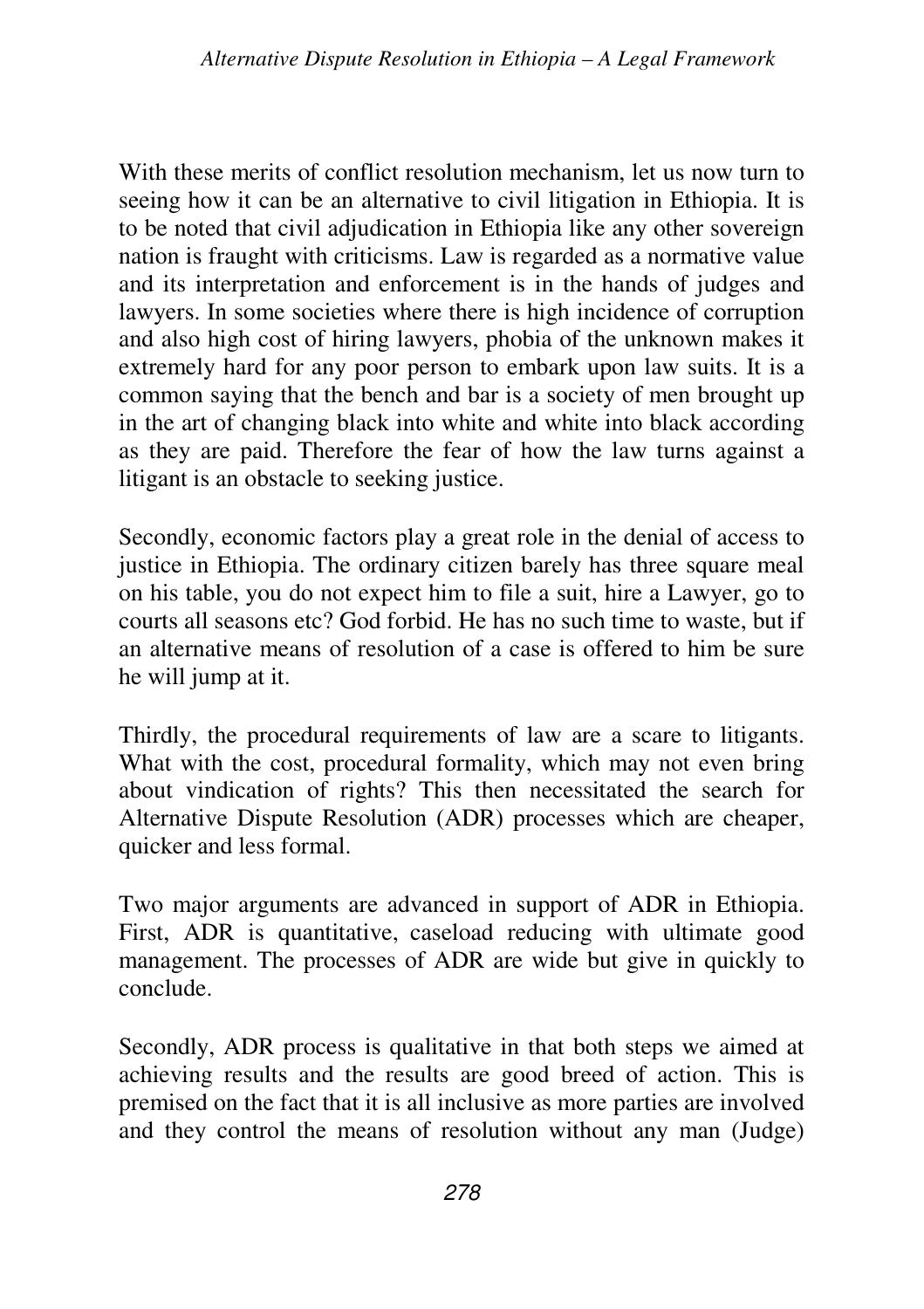sitting up there with a bunch of people (witnesses and/or juries) that determines the dispute. ADR processes also serve the interest of parties as the solutions are more flexible and not arrived at in a tailor made form.

The problems associated with formal court processes are deeply rooted in Ethiopia. The Constitution is federal in character. With a bilegal structure at the Federal and state levels, this hierarchical arrangement evidently will produce bureaucracy and red-tapism in the adjudication of cases. A similar problem associated with the above is the workings of the legal system. In Ethiopia, the administration of justice is entrusted into the hands of courts whose jurisdiction extends to customary dispute settlement with a civil procedure which is common law oriented. The common law adversarial system rather than the civil law inquisitorial method, which the system would have adopted, present a litany of problems. In an adversarial system, examination and cross examination of witnesses is in vogue and this is carried on by the parties with the judge playing only a listening and recording role. Despite the fact that the constitution provides for equal access to justice as a human right issue, in practice this is not happening. This is as result of a plethora of problems which we have highlighted such as economic, geographic, and psychological pessimism on the part of the citizens. Also the judges are not well trained. More worrisome is the fact that they are not free from executive or social pressures and corruption, so they usually pass judgments to the highest bidder. With all these limitations, the traditional court systems are becoming an eye sore to the people. Thus the rise of ADR is being embraced firmly.

### **Alternative Dispute Resolution in Ethiopia – A leap forward?**

We have noticed that negotiation, mediation, conciliation, arbitration and Ombudsman do remain as the primary sources of conflict resolution processes in Ethiopia. The big question is, are these processes given legal recognition to. After observation of the practice and facts on the ground it is to be concluded that they do have legal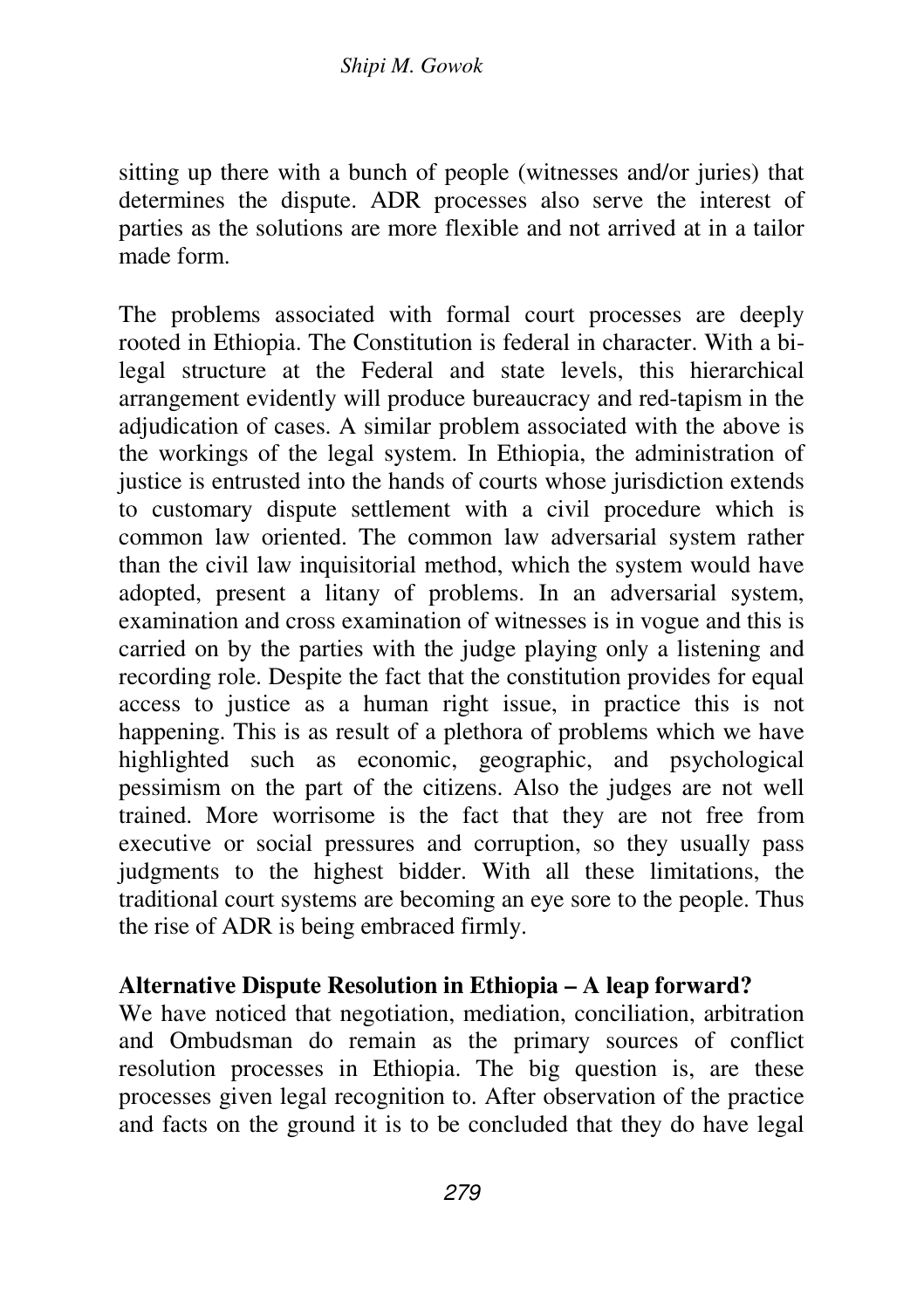effect. But the irony is that they have not been recognized, institutionalized or professionalized to complement court processes as is the obtainable practice in some western countries and the United States of America. The great leap forward in this direction is that all stakeholders in Ethiopia do have a contribution to make.

# **The Role of the government**

The government of Ethiopia should be in the lead in promoting ADR. The role of government at all levels here should be multi-dimensional:

- i. It should embark on the active sponsorship of Alternative Dispute Resolution processes as a measure of reducing caseload on the conventional courts. The practice in Ethiopia is that in most civil and criminal cases legal aid is not provided to indigent members of the society.
- ii. The government must embark on concrete judicial reforms with the ultimate objective of removing barriers to justice and improving the efficacy of ADR institutions like the Ombudsman. The government needs to reform the persons and institutions of its legal system.
- iii. ADR courses should be incorporated in universities curricula. The Universities, both public and private, must be encouraged in this regard. The reasoning here is that once law graduates are conversant with ADR processes some of them who will be private practitioners can set up ADR consultancy services.
- iv. The government should establish intuitions that provide ADR services so that if the courts need to refer cases for arbitration, conciliation, mediation, etc, they can do so.
- v. The government must quicken its space in ratifying or acceding to international conventions, e.g. UNCITRAL and other regional ADR instruments so that disputes arising between nationals and expatriates (persons and business outfits) can be resolved amicably.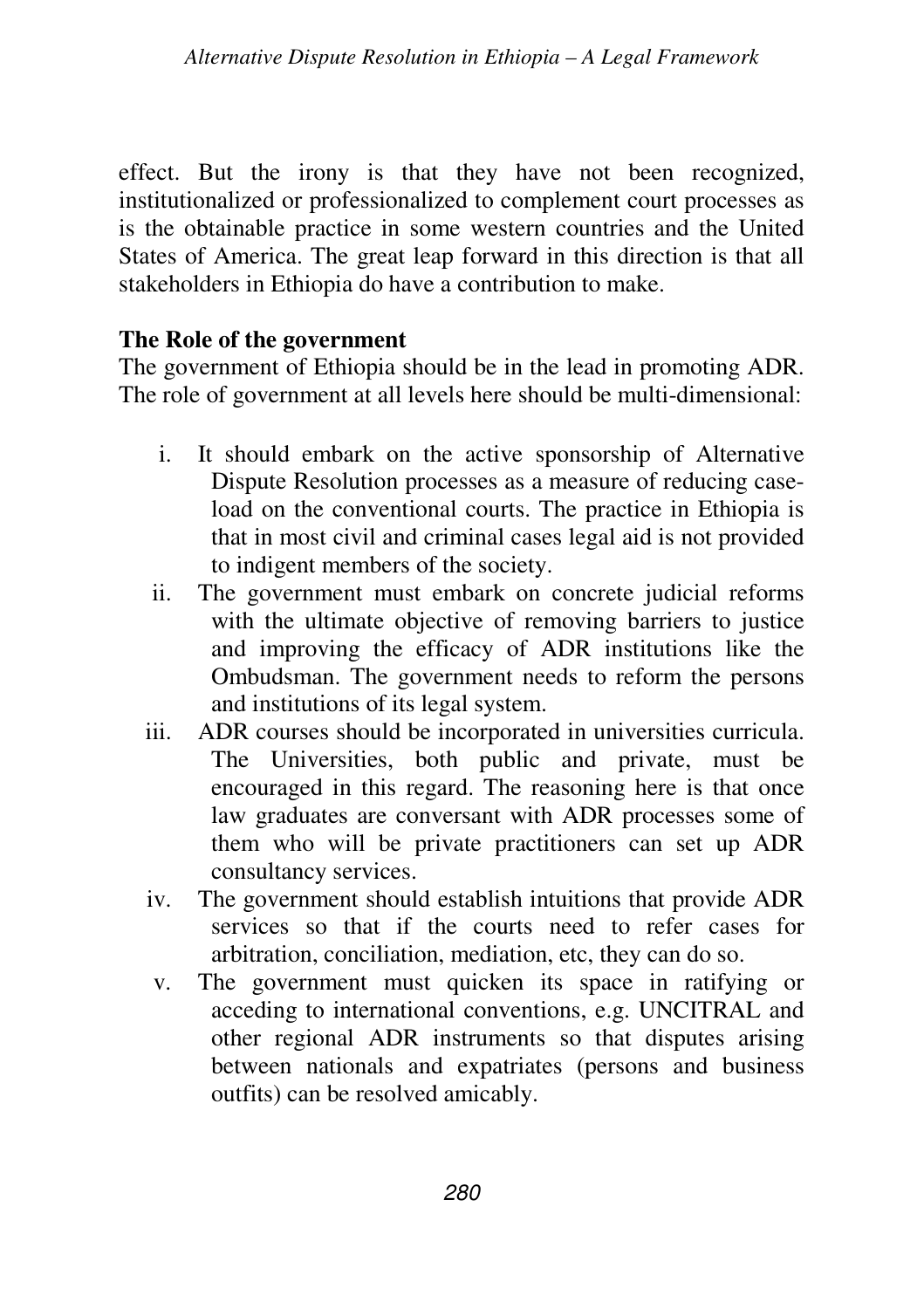### **The Role of the Judiciary / Judges**

For ADR to move forward in Ethiopia, the role of the judges and the judiciary itself cannot be ignored. Flowing from the concerted efforts of government in establishing ADR institutions and encouraging referral of cases to them, a judge with the knowledge of ADR will now know cases to be referred to the institutions concerned. In Ethiopia, most judges are burdened with caseloads incorporating all shades of matters and, thus it will be a welcome idea if an ADR conscious judge reduces his work load by surrendering some matters for ADR adjudication.

### **The Role of Lawyers**

A lawyer with the knowledge of ADR stands in a better position than that with none. The traditional role of the lawyer is to handle matters in court and in the process it is expected that he will have a lot of cases before the courts. It will be a welcome development for him if he reduces the workload by settling other cases through ADR processes. In so doing, his productivity would be increased and thus boost his career development.

An exclusively ADR lawyer is better than the workaholic advocate. Therefore it is suggested that persons qualified to practice law should opt for ADR practice taking into account its less strenuous advantage. It is, however, disheartening to note most lawyers in Ethiopia are not interested or at most not knowledgeable in ADR. So, with this gloomy picture, cases that need to be encouraged to be settled through arbitration are left until much later when there is no way out that a lawyer finally resorts to peaceful resolution method.

# **Qualities of Good ADR Personnel / Conflict Resolution Mechanisms**

We have noticed that ADR stands a good alternative to civil litigation due to its numerous advantages. The next question may be "Do I need some qualities to be able to negotiate, conciliate, mediate, arbitrate, etc?" The requirements may be summarized as follows: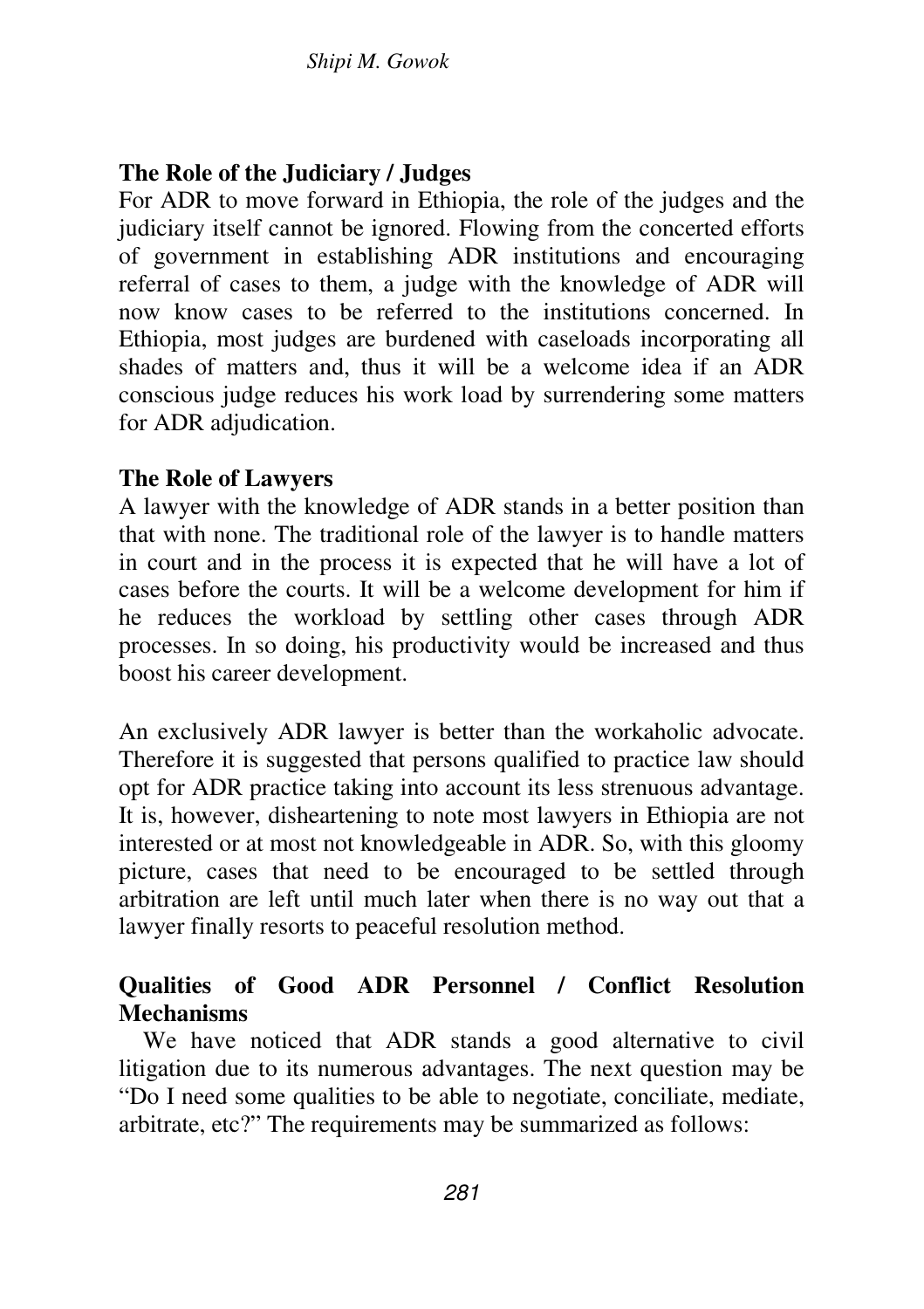- i. One has to acquire an in-depth or at least a minimum knowledge of ADR processes. You do not jump into doing something without knowing its rules. If you do not know the rules, it will just be like someone who wants to participate in a football competition but does not know that he needs a ball, a field of certain meters, 11 people on both sides, a central and assistant referees, two goal posts facing each, 90 minutes (45 minutes apiece) with a 15 minutes' break, etc. Therefore knowledge of the rules of ADR is a *sine qua non* for conflict resolution.
- ii. You need to use humour as a negotiation strategy. It is said that humour has a way of uniting even the most diverse of people. If you are an Arbitrator, the parties to the dispute are before you, and you have a stone- like face and go about the work grudgingly, next time, no one will come to you.
- iii. You need to listen well, that means you must be a good listener or you have to develop such skills to enable you help the parties. If the parties understand that you listen to them attentively, they will be encouraged to speak themselves out and as they speak out you will understand and resolve the matter well. Ask them questions when you do not understand them. Encourage them to be free. In these ways you can give yourself and the parties' confidence in the conflict resolution outcome.

# **Implications of Embracing ADR in Ethiopia**

The implication of the embrace of alternative dispute resolution in Ethiopia cannot be over emphasized. As we have noted, this practice has long usage in Ethiopia but it has not been elevated to any higher pedestal. The government, the academia, the judiciary, social and professional bodies are all aware that the courts can not be the only means of conflict resolution. There is now a shift to alternative means of conflict resolution in all fields. The Labour Proclamation encourages the settlement of labour and industrial relations dispute through peaceful means rather than by the courts.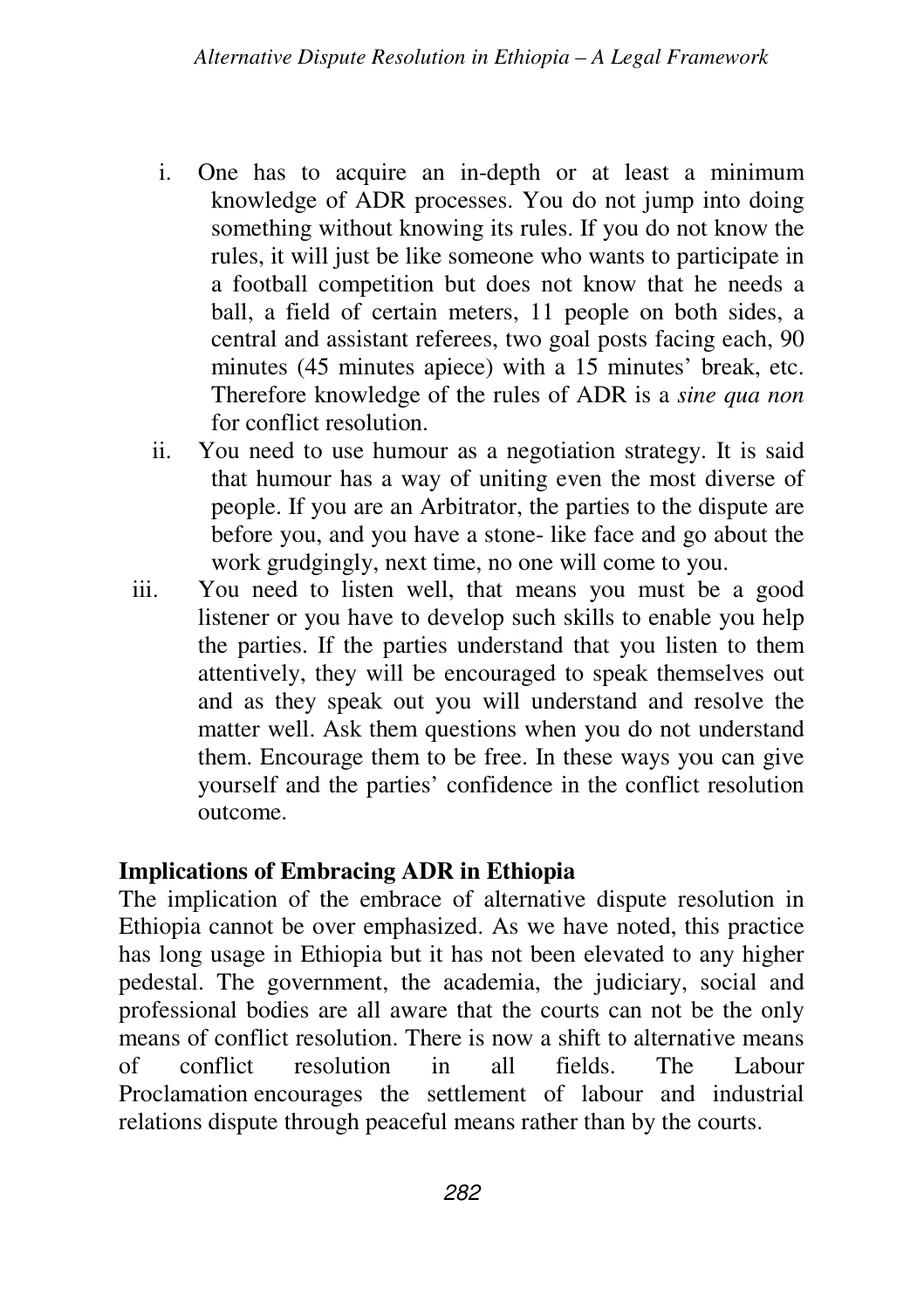On the 28th December 2007, the Minister of Justice, Mr. Asefa Kesito, at a workshop, said strengthening Alternative Dispute Resolution (ADR) mechanisms and institutions would have positive impact not only on Ethiopia but also on the interests of all development partners of Ethiopia. This means that the government is concerned about ADR as means of strengthening and reforming its judicial system. The Minister went further to reiterate the intention of the government in working out modalities for the institutionalization of ADR to provide fast and effective alternative conflict resolutions that will serve the interests of both nationals and foreigners. The Minister concluded that strong ADR mechanisms and institutions would benefit the country in its efforts to attract investment, facilitate commerce and enhance its conduct of international relations.

 In the academic world, the current syllabi of most public and private universities have incorporated Alternative Dispute Resolution as a course. This move is commendable as it marks a departure from the old order. One reason for the lack of the awareness and progress of ADR in Ethiopia has been the neglect of its delivery as a course in the universities. With the proliferations of Universities, we look forward to seeing the impact of ADR in the system.

The elements of the traditional methods and practices of conflict resolutions are being incorporated or used alongside modern forms. It is gratifying to note that the political logjam in Ethiopia that arose out of the 15th May 2005 general elections was eventually settled by the intervention of the Committee of Elders. The report of the elders was used as the term of settlement by the government and the opposition leader at the Federal High Court in Addis Ababa.

One cannot be wrong to assert that ADR, as an alternative to court processes, has formed a veritable means of conflict resolution in Ethiopia. ADR is generally accepted and used by the government, the civil society (traditional and modern), the academia, legal practitioners, the judiciary, etc.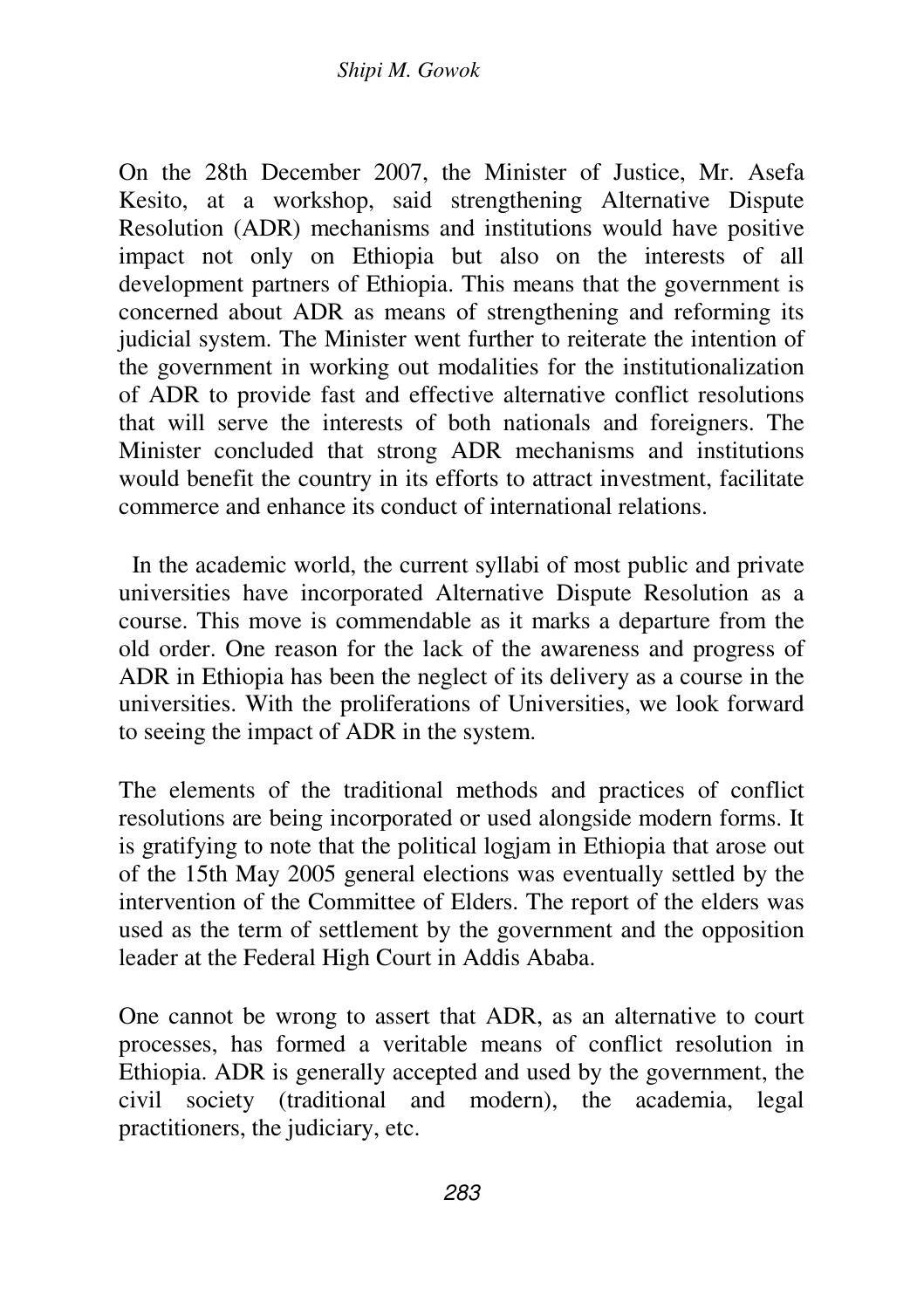## **Conclusion**

Alternative Dispute Resolution in Ethiopia is as old as memory can tell. The various ethnic groups have used this method to settle family disputes, matrimonial conflicts, wars between communities and many other problems. Complementary to the communal settlement of disputes there existed and still exist other forms of conflict resolution through religious leaders, the courts and modern ADR methods like negotiation, mediation, arbitration, conciliation, the ombudsman.

However, as old as the ADR institution is in Ethiopia, we still see situations where it is not been utilized fully by the citizens. Legal effect is finally being given to the processes now. The importance of ADR as an alternative to court processes cannot be over-emphasized. ADR is in vogue today in the western legal system as a means of conflict resolution because it is cheaper, faster and has built bridges of friendship. If the western world with its high level of development and multitude of lawyers has now shifted emphasis to ADR, Ethiopia and other countries with lesser developed legal system should not waste time in institutionalizing